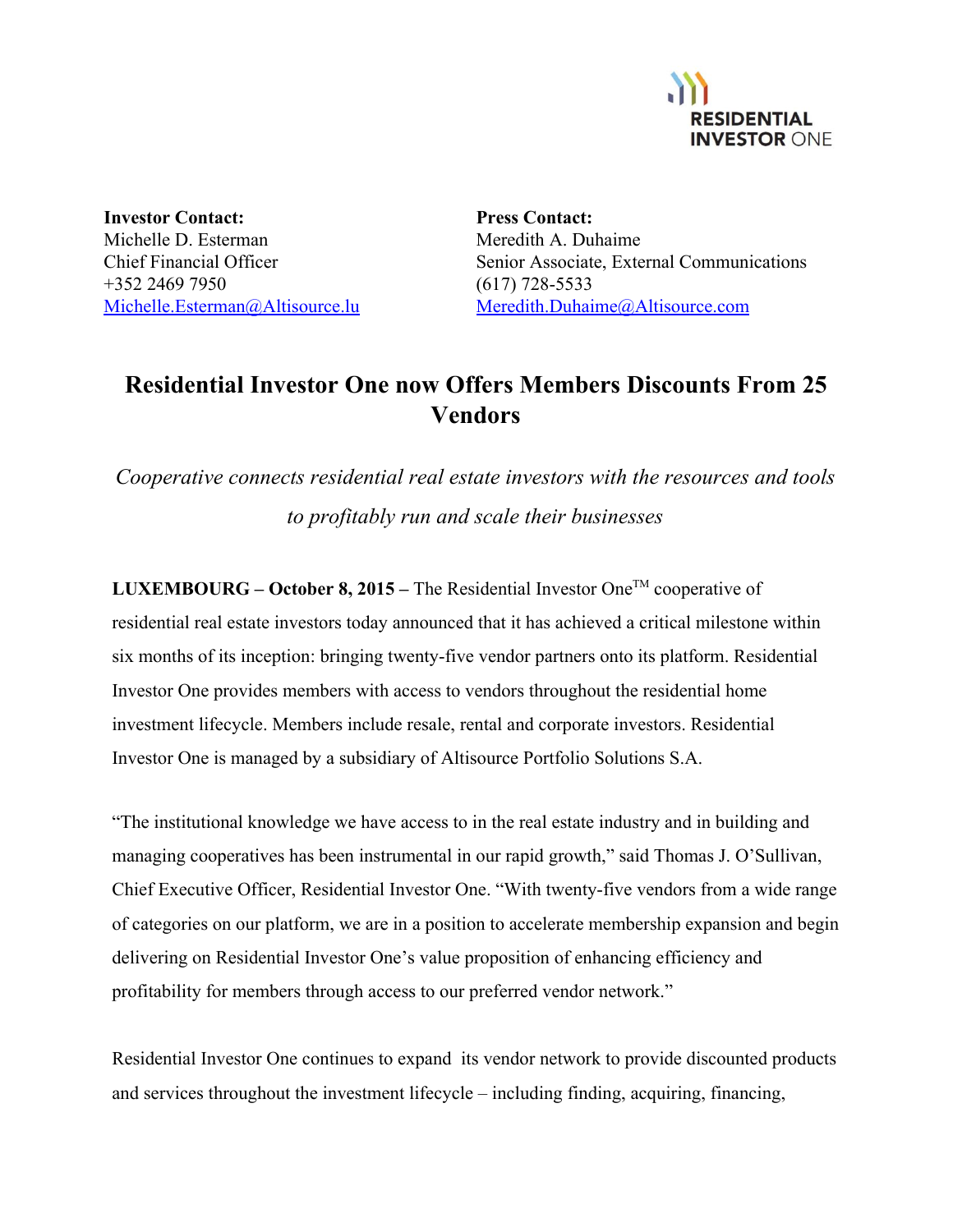

rehabbing, renting and selling investment properties – to help members grow. The current

twenty-five vendors span several categories including:

- Appliances and Mechanical Equipment
- Construction Management
- Construction Materials and Services
- General Contracting and Inspection Services
- **Current vendors include:**
	- o \*Altisource Rental Homes™
	- o BargainLocks
	- o Ferguson Facilities Supply
	- o Gino Development Inc.
	- o Granite Creek Cabinetry
	- o \*Hubzu ®
	- **o** MB Field Services<sup>TM</sup>
	- o Monster.com
	- o Motili
- *\* Altisource* ® *business*

For details on the particular services the Residential Investor One vendors offer, please visit

[ResidentialInvestorOne.com.](http://residentialinvestorone.com/?utm_campaign=ASPS_RIOMomentum&utm_source=PR&utm_medium=PR&utm_content=body%7Cna%7Ctext%7C1)

## **About Residential Investor One™**

The Residential Investor One ([ResidentialInvestorOne.com\)](http://www.residentialinvestorone.com/?utm_campaign=ASPS_RIOMomentum&utm_source=PR&utm_medium=PR&utm_content=footer%7Cna%7Ctext%7C1) cooperative offers members the opportunity to benefit from reduced pricing through group purchasing power on the products and services needed for the efficient acquisition, renovation, management and resale of single family investment properties. The cooperative is managed by a subsidiary of Altisource Portfolio Solutions S.A. (NASDAQ: ASPS).

## **About Altisource®**

- Insurance Claims Assistance
- Listing Services
- Maintenance and Repairs
- Market Data
- Office Management
- Office Supplies
- Property / Rental Management
- Title Services
- Valuation Services
- o Mueller Reports
- o \*Owners.com®
- o Office Depot<sup>®</sup>
- o PPG Paints ®
- o \*Premium Title™
- o Property Preservation
	- Servicing, LLC
- o RentRange
- o Roto-Rooter<sup>®</sup>
- o Sitton National Flooring
- o \*Springhouse ®
- o SterlingBackcheck
- o TruAssets
- o Truly Noble Services
- o UPS ®
- o Vineyard Services
- o ZVN Properties